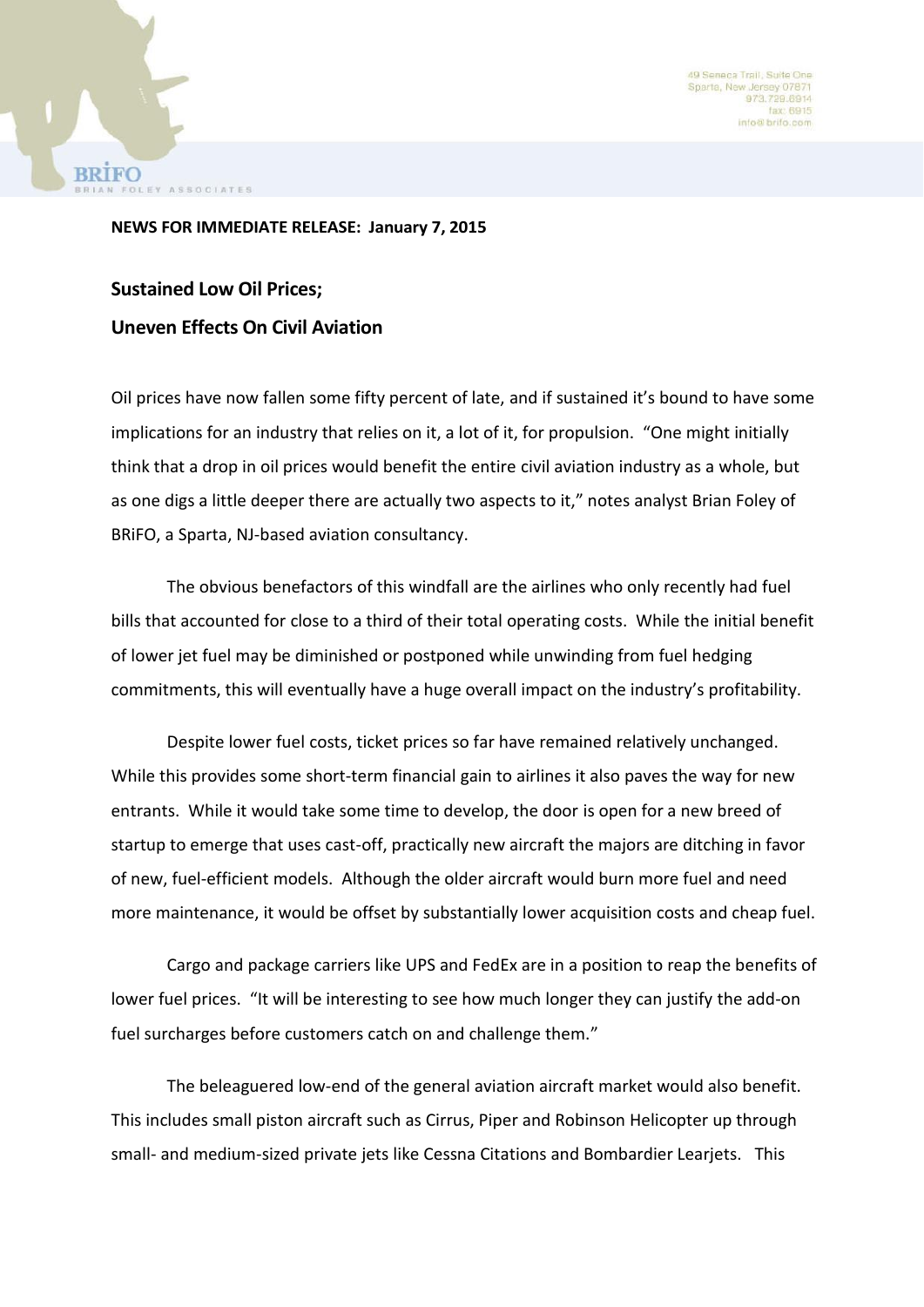segment has been traditionally driven by the North American market (read US) which is now the best performing large economy in the world. Lower fuel prices will further act as a sales catalyst since the smaller segment is very price elastic, meaning people are more inclined to fly and buy when fuel is more affordable.

Lastly, aircraft maintenance (MRO) and parts providers would see an increase in activity if airlines keep current aircraft longer rather than taking new ones. And Fixed Base Operators (FBOs), charter and fractional providers could get a boost from increased flying activity due to lower fuel operating costs and an improving economy.

There's a flip-side to lower oil prices that negatively affects a much larger swath of the industry's overall delivery value. Airliner manufacturers and suppliers face the risk of the business case weakening for their new, premium-priced, fuel efficient jets for which there are thousands of orders pending. With cheaper fuel making for a smaller component of operating budgets, airlines may re-evaluate their new jet orders - checking the financial viability of taking on higher capital costs and/or lease payments for fuel efficiency's sake. In some cases the scale will tip in favor of keeping the relatively young fleets they're already operating even if they're burning more low-priced kerosene. Boeing's CEO stated that oil must remain below \$70 per barrel for a sustained period to threaten the order book. Oil plunged below that point late last year and is now trending well below it.

Deflating airline order books wouldn't happen catastrophically, but rather insidiously as progress payments become due from buyers over the next several years. Until then buyers will be inclined to keep their orders as long as they can in case oil prices slingshot back up. In famous airline/lessor tradition many orders will be indefinitely deferred rather than cancelled just to keep a place in line in the event the fuel price pendulum swings the other way. An increase in today's historically low borrowing rates and/or a further strengthening of the US Dollar would further compound shrinking order books.